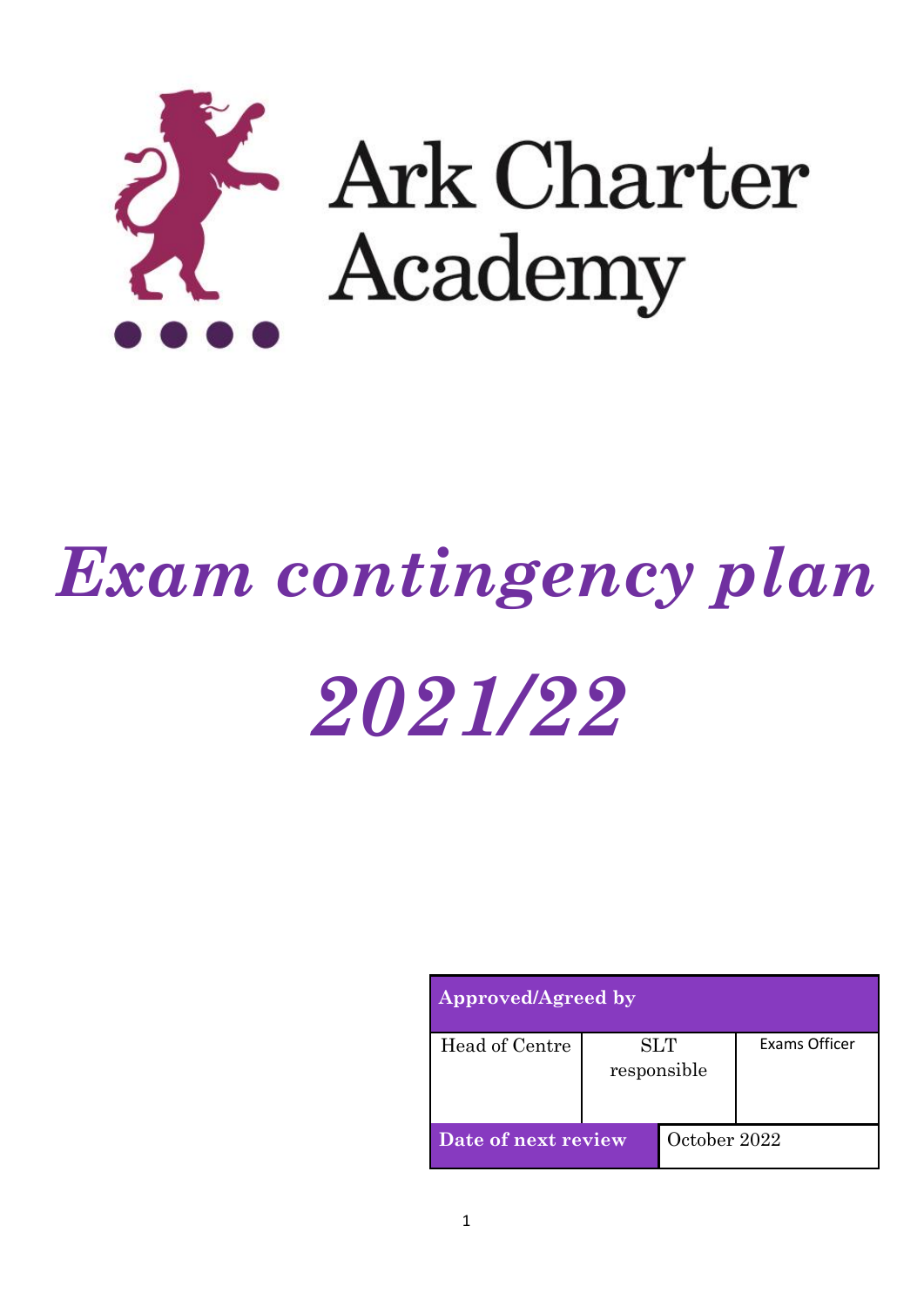# Contents

| Risk Factor 1: Exams Officer extended absence at key points in the examination cycle4      |  |
|--------------------------------------------------------------------------------------------|--|
|                                                                                            |  |
|                                                                                            |  |
|                                                                                            |  |
| Risk Factor 3: Teaching staff extended absence at key points in the exam cycle             |  |
|                                                                                            |  |
|                                                                                            |  |
| Risk Factor 4: Lack of appropriately trained invigilators or invigilator absence7          |  |
|                                                                                            |  |
| Risk Factor 5. Disruption of teaching time in the weeks before an exam – centre closed for |  |
|                                                                                            |  |
| Risk Factor 6. Disruption to Public Transport preventing students from reaching Exams      |  |
|                                                                                            |  |
| Risk Factor 7: Candidates at risk of being unable to take examinations – centre remains    |  |
|                                                                                            |  |
| Risk Factor 8: Centre at risk of being unable to open as normal during the examination     |  |
|                                                                                            |  |
|                                                                                            |  |
|                                                                                            |  |
| Risk Factor 10: Lack of appropriate rooms or main venues unavailable at short notice 9     |  |
|                                                                                            |  |
|                                                                                            |  |
|                                                                                            |  |
|                                                                                            |  |
|                                                                                            |  |
|                                                                                            |  |
|                                                                                            |  |
|                                                                                            |  |
|                                                                                            |  |
|                                                                                            |  |
|                                                                                            |  |
|                                                                                            |  |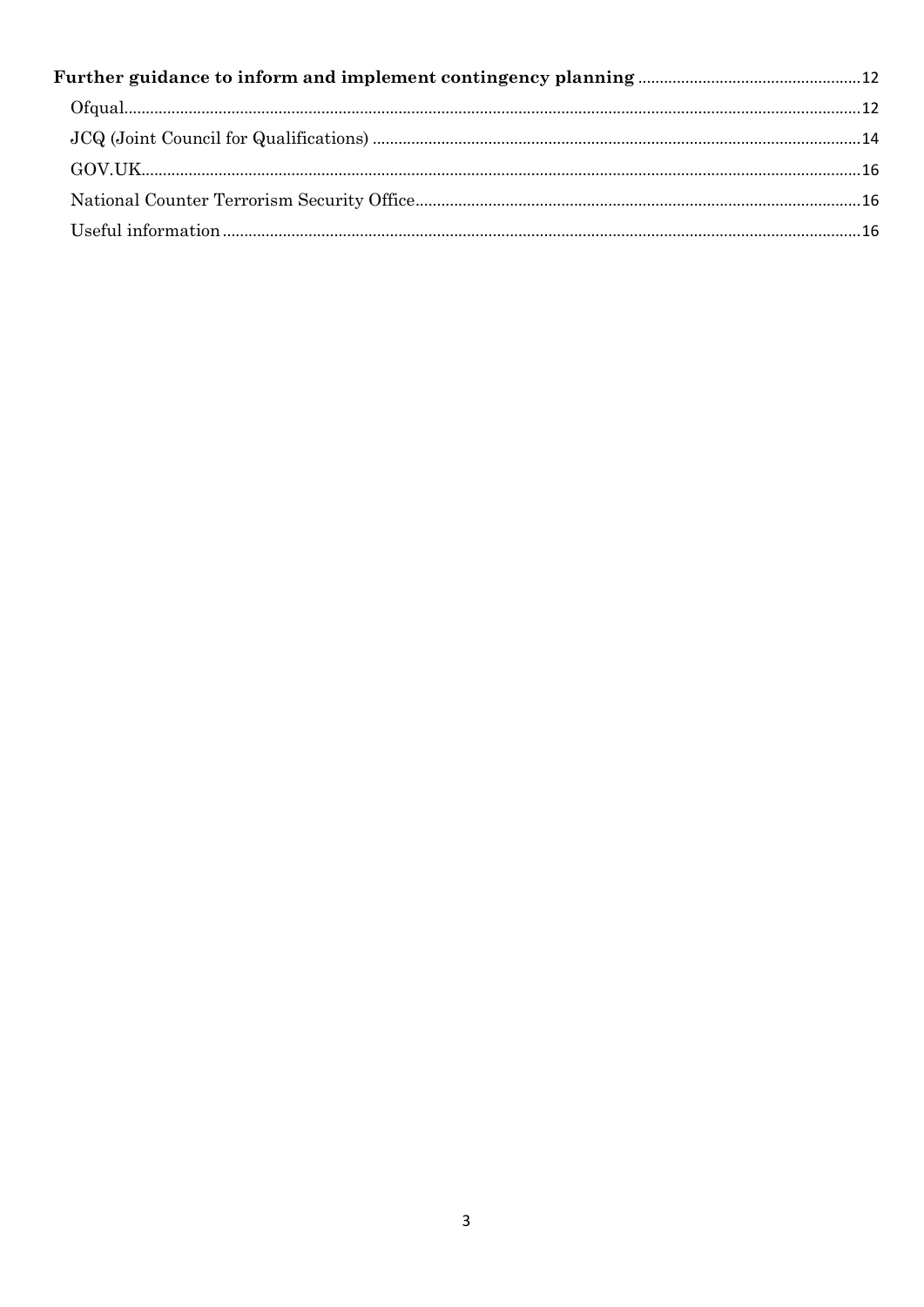## <span id="page-3-0"></span>**Purpose of the Plan**

This plan examines potential risks and issues that could cause disruption to the management and administration of the exam process at Charter Academy. By outlining actions/procedures to be followed in case of disruption it is intended to mitigate the impact these disruptions have on our exam process.

Alongside internal processes, this plan is informed by the Ofqual **Exam system contingency plan: England, Wales and Northern Ireland** which provides guidance in the publication 'What schools and colleges and other centres should do if exams or other assessments are seriously disrupted' and the **JCQ Joint Contingency Plan** in the event of widespread disruption to the Examination System in England, Wales and Northern Ireland and the JCQ notice **Preparing for disruption to examinations** (effective from 11th October 2021)

• This plan also confirms Charter Academy is compliant with JCQ's **General Regulations for Approved Centres** (section 5.3) that the centre has in place a written examination contingency plan which covers all aspects of the examination administration. This will allow members of the senior leadership team to act immediately in the event of an emergency or staff absence. The examination contingency plan should reinforce procedures in the event of the centre being unavailable for examinations, or on results day, owing to an unforeseen emergency.

## <span id="page-3-1"></span>**Possible causes of disruption to the exam process**

## <span id="page-3-2"></span>**Risk Factor 1: Exams Officer extended absence at key points in the examination cycle**

The following are the key tasks involved in the management and administration of the examination cycle which would be at risk in the event of the Exams Officer being absent:

## **Planning**

- Annual data collection exercise not undertaken to collate information on qualifications and awarding body specifications being delivered
- Annual exams plan not produced identifying essential key tasks, key dates and deadlines
- Sufficient invigilators not recruited and trained

#### **Entries**

- Awarding bodies not being informed of early/estimated entries which prompts release of early information required by teaching staff
- Candidates not being entered with awarding bodies for external exams/assessment
- Awarding body entry deadlines missed or late or other penalty fees being incurred

#### **Pre-exams**

- Invigilators not trained or updated on changes to instructions for conducting exams
- Exam timetabling, rooming allocation; and invigilation schedules not prepared
- Candidates not briefed on exam timetables and awarding body information for candidates
- Confidential exam/assessment materials and candidates' work not stored under required secure conditions
- Internal assessment marks and samples of candidates' work not submitted to awarding bodies/external moderators

#### **Exam time**

• Exams/assessments not taken under the conditions prescribed by awarding bodies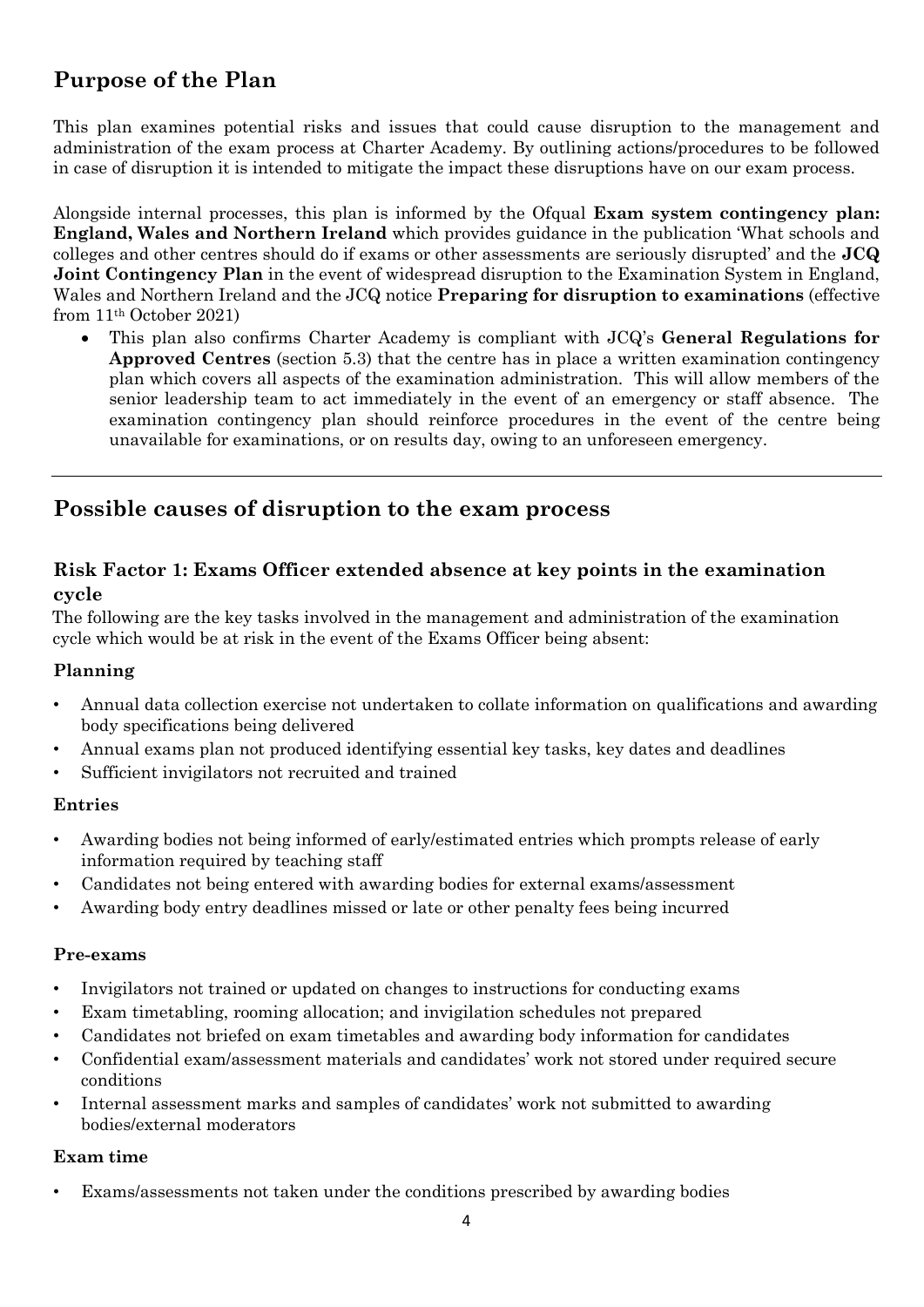- Required reports/requests not submitted to awarding bodies during exam/assessment periods e.g.
- very late arrival, suspected malpractice, special consideration
- Candidates' scripts not dispatched as required to awarding bodies

#### **Results and post-results**

- Access to examination results affecting the distribution of results to candidates
- The facilitation of the post-results services

## <span id="page-4-0"></span>**Centre Actions**

SLT to nominate a 'Deputy' to cover the exams role and tasks.

Deputy to refer to the following for guidance:

- 'Key Tasks' section of The Exams Office website
- 'Examinations Administration' section of the DFE website
- Individual Examination Board helplines
- Joint Council for Qualifications (JCQ) website
- Examinations Officer of another ARK school

#### **Planning**

- Collation of qualifications and relevant Awarding Body specifications and Exams Plan to be completed by the nominated Deputy.
- All tasks completed must be recorded for the return of the exams officer.

#### **Entries -** Nominated Deputy to:

- Liaise with exam boards on behalf of Exams Officer.
- Seek guidance from the exam boards.
- Seek guidance from Exams Officer of another ARK School
- Keep a record of all actions taken to aid the return of the Exams Officer.

#### **Pre-exams –** Nominated Deputy to:

- With the help of SLT Exams Lead, make the necessary arrangements for tasks listed above.
- Keep a record of all actions taken to aid the return of the Exams Officer.

#### **Exam Time**

- SLT Exams Lead and Data Manager have access to the Exams Cupboard and Safe Keys in order to administer exams.
- Instructions for Conducting Examinations booklet is available in the Exams Office and Exams Files.
- Experienced invigilators will be able to assist with administration.

## **Results and Post-Results Services**

- Data Manager and SLT Exams Lead to liaise with onsite ARK IT Support and the Exams Officer (if contactable) about accessing results via A2C.
- Follow Bromcom instructions on how to import results.
- Use templates for form for Reviews of marking and submit these with assistance from Awarding Bodies.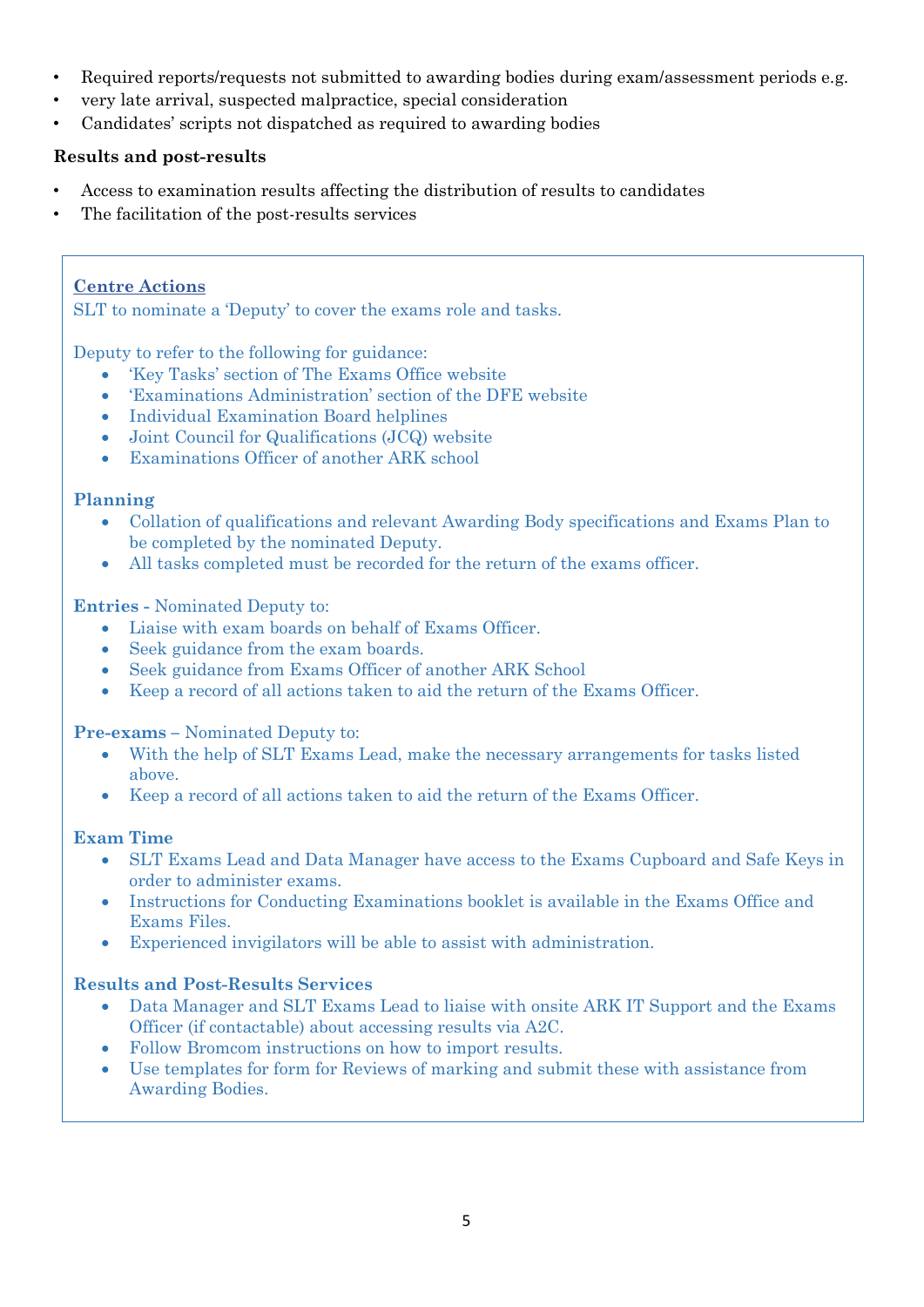## <span id="page-5-0"></span>**Risk Factor 2: SENCo extended absence at key points in the exam cycle**

Key tasks required in the management and administration of the access arrangements process within the exam cycle not undertaken including:

## **Planning**

- Candidates not tested/assessed to identify potential access arrangement requirements.
- Evidence of need and evidence to support normal way of working not collated.

## **Pre-exams**

- Approval for access arrangements not applied for to the awarding body.
- Centre-delegated arrangements not put in place i.e. use of laptop, small room etc.
- Modified paper requirements not identified in a timely manner to enable ordering to meet external deadline.
- Staff (facilitators) providing support to access arrangement candidates not allocated and trained.

## **Exam time**

Access arrangement candidate support not arranged for exam rooms.

## <span id="page-5-1"></span>**Centre Actions**

SLT to appoint an Acting SENCo.

#### **Planning**

• Acting SENCo to identify, with the help of HoDs and SEN team, any candidates not yet approved by Awarding Bodies and complete all evidence gathering ready for applications to be made.

## **Pre-exams**

- Acting SENCo and Exams Officer to make any outstanding applications through the Access Arrangements website.
- Where required, Acting SENCo and Exams Officer to apply to Awarding Bodies for Modified papers.
- Acting SENCo and Exams Officer to train Access Arrangement Facilitators.

## <span id="page-5-2"></span>**Risk Factor 3: Teaching staff extended absence at key points in the exam cycle**

## <span id="page-5-3"></span>**Key tasks not undertaken including:**

- Early/estimated entry information not provided to the exams officer on time; resulting in pre-release information not being received
- Final entry information not provided to the exams officer on time; resulting in:
	- Candidates not being entered for exams/assessments or being entered late
	- late or other penalty fees being charged by awarding bodies
- Non-examination assessment task not set/not taken by candidates as scheduled.
- Candidates not being informed of centre assessed marks before submission to the awarding body and therefore no chance to appeal internal assessment decisions or request a review of centre's marking.
- Internal assessment marks and candidates' work not provided to meet submission deadlines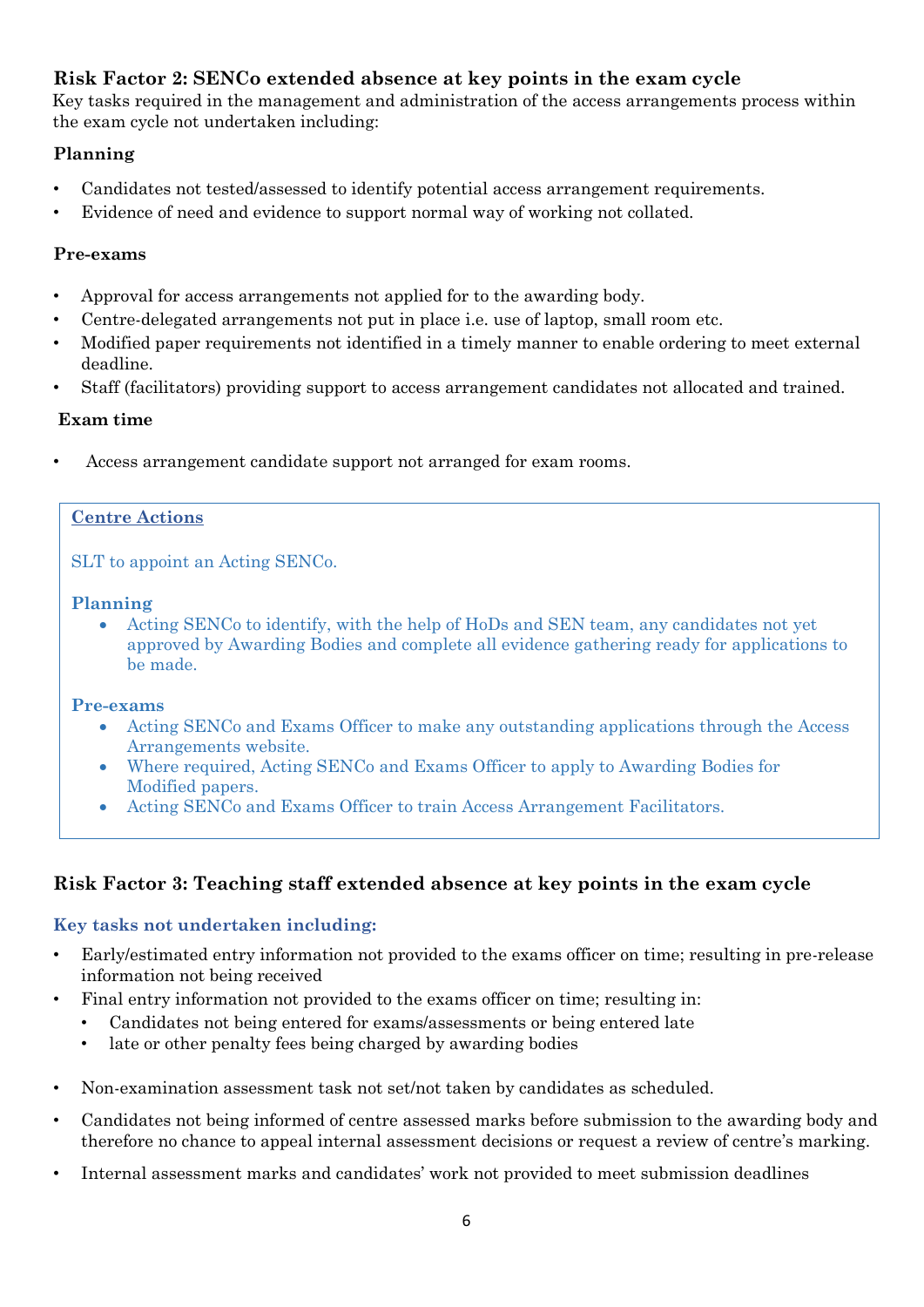## <span id="page-6-0"></span>**Centre Actions**

- HoD (or SLT Lead where required) will take responsibility for providing entry information to the Exams Officer.
- Controlled Assessments are planned for by HoD (or SLT Lead where required)
- HoD (or SLT Lead where required) will ensure the internal appeals procedure is followed and all internal deadlines are met.

## <span id="page-6-1"></span>**Risk Factor 4: Lack of appropriately trained invigilators or invigilator absence**

- Failure to recruit and train sufficient invigilators to conduct exams
- Invigilator shortage on peak exam days
- Invigilator absence on the day of an exam

#### <span id="page-6-2"></span>**Centre Actions**

- Hire External Invigilators through a recruitment agency to bolster invigilator numbers. (The Lead Invigilator in each room should be a member of Charter Academy staff.)
- Make sure all staff are invigilation trained for emergency back-up invigilators.
- SLT member responsible for Cover to provide additional Invigilator resource in the event of a shortfall at short notice.
- SLT to cover lessons to release teaching staff if needed for invigilation.

## <span id="page-6-3"></span>**Risk Factor 5. Disruption of teaching time in the weeks before an exam – centre closed for an extended period**

• Centre closed or candidates are unable to attend for an extended period during normal teaching or supported study time, interrupting the provision of normal teaching and learning.

- <span id="page-6-4"></span>**Site specific disruption** -The Head of Centre will organise temporary venues to continue to provide teaching and study support, using contacts with local schools and Portsmouth City council agencies.
- **Country or County wide disruption** The Head of Centre will ensure that teaching and study support will be provided remotely, by way of Online learning and Teams lessons and/or hardcopy work packs will be given to students for each subject.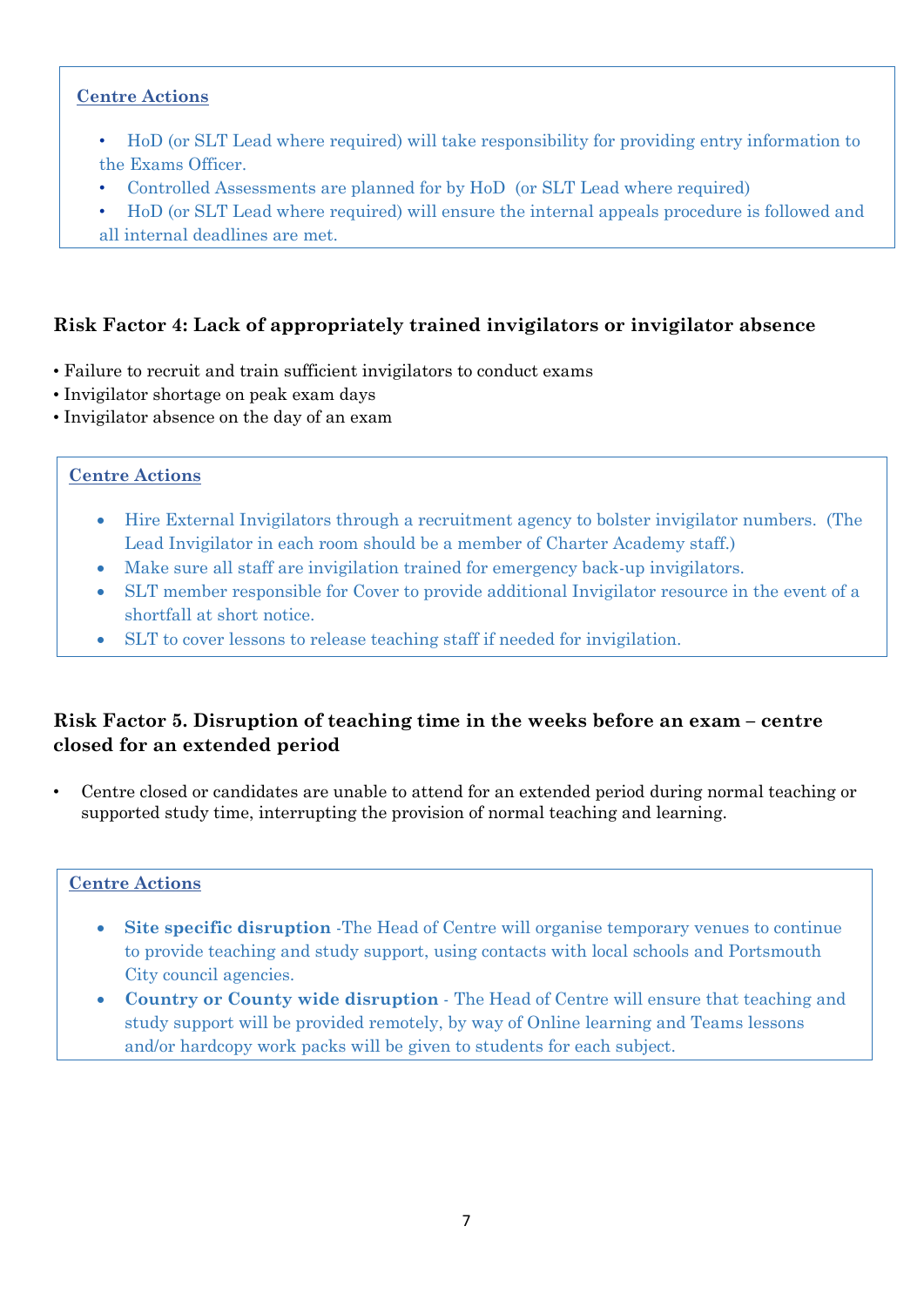## <span id="page-7-0"></span>**Risk Factor 6. Disruption to Public Transport preventing students from reaching Exams Centre.**

- Candidates unable to take examinations due to planned lack of public transport.
- Candidates unable to take examinations due to sudden disruption to public transport.
- Candidates arrive late due to public transport problems.

#### <span id="page-7-1"></span>**Centre Actions**

- Monitor local news agencies on a regular basis to identify any potential transportation difficulties.
- Centre to utilise own mini bus and school car to transport candidates to centre.
- Latecomers to be permitted to take their examinations providing they are within the JCQ regulations.
- Centre to apply to awarding organisations for special consideration for candidates where they have met the minimum requirements.

In extreme circumstances:

- Centre to liaise with candidates to identify whether the examination can be sat at an alternative venue in agreement with the relevant awarding organisations.
- Centre to offer candidates an opportunity to sit any examinations missed at the next available series.

## <span id="page-7-2"></span>**Risk Factor 7: Candidates at risk of being unable to take examinations – centre remains open**

• Candidates are unable to attend the examination centre to take examinations as normal.

- <span id="page-7-3"></span>• Exams Officer to seek guidance from individual awarding bodies.
- SLT Exams Lead and Exams Officer to liaise with Candidate and Parents/Carers to find a solution in line with JCQ guidelines. These solutions could entail: Where the minimum requirements have been met applying for Special Consideration, an alternative venue (if approved by exam boards), the opportunity to sit exam in the next available series.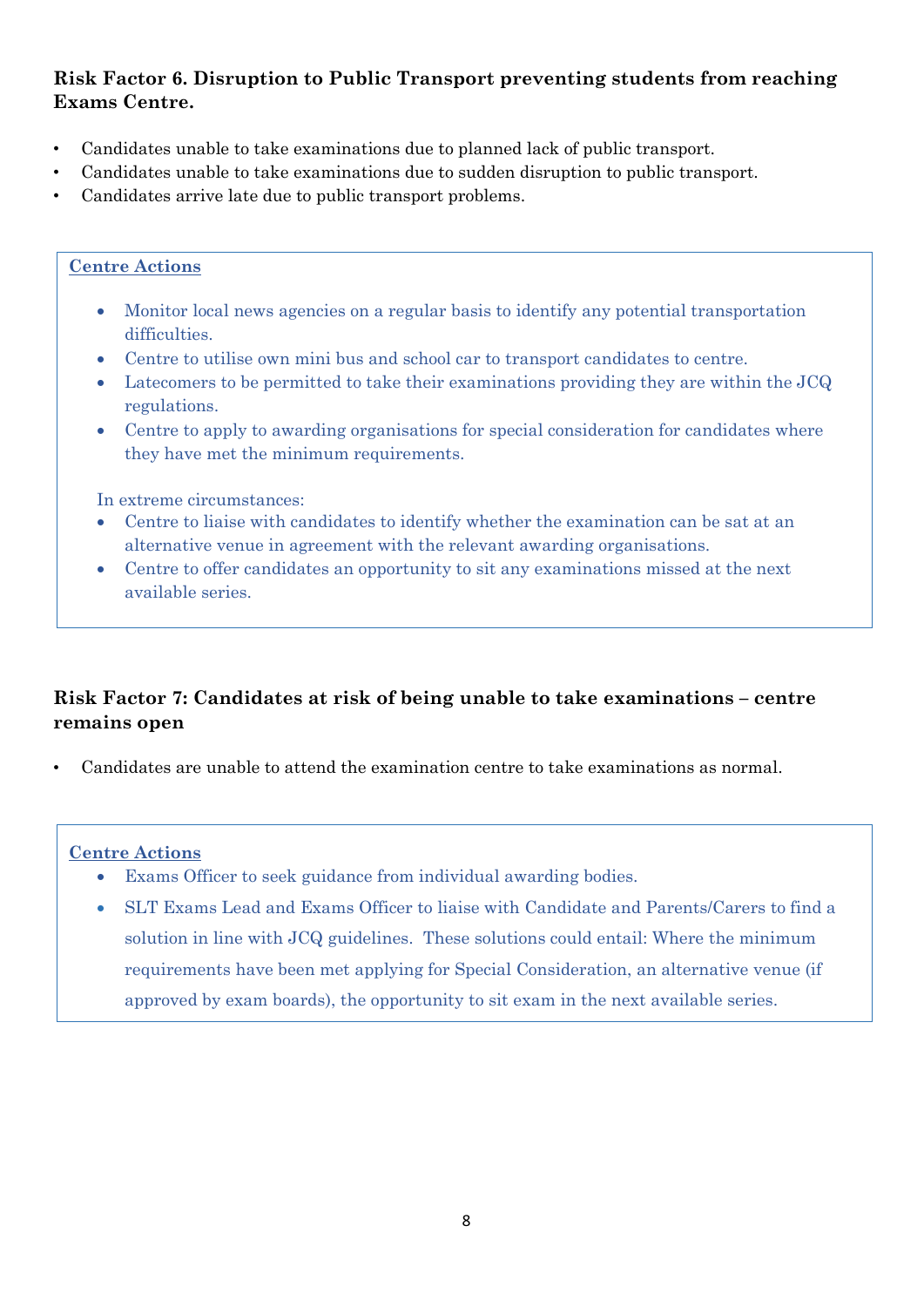## <span id="page-8-0"></span>**Risk Factor 8: Centre at risk of being unable to open as normal during the examination period**

- Centre closed or candidates are unable to attend for an extended period.
- The provision of normal teaching and learning is interrupted.
- Centre closed due to inaccessibility or risk of injury caused by severe weather.

## <span id="page-8-1"></span>**Centre Actions**

- It remains the responsibility of centres to prepare students, as usual, for examinations.
- In the event that the Head of Centre decides the School site cannot be opened, the relevant awarding body must be informed as soon as possible. Awarding bodies will be able to offer advice regarding the alternative arrangements for conducting exams that may be available and the options for candidates who have not been able to take scheduled examinations.
- Open for examinations and exam candidates only, where possible.
- Alternative centres should be considered such as the Sports Centre, St Luke's Church Hall, ARK Ayrton School hall and ARK Dickens School hall.
- Special Consideration can be used where candidates are unable to achieve a result due to one of the above factors.

## <span id="page-8-2"></span>**Risk Factor 9: Failure of IT systems**

- **•** MIS (Bromcom) system failure at final entry deadline
- **•** MIS (Bromcom) system failure during exams preparation
- **•** MIS (Bromcom) system failure at results release time

## <span id="page-8-3"></span>**Centre Actions**

- Awarding bodies to be informed of the situation and an extension to the entry deadline should be requested.
- MIS contractor and ARK IT Support team on standby to repair damage quickly.
- Special Consideration can be applied for in the event of a serious disruption during exams.
- Results can be obtained at an alternative site.

## <span id="page-8-4"></span>**Risk Factor 10: Lack of appropriate rooms or main venues unavailable at short notice**

- Exams officer unable to identify sufficient/appropriate rooms during exams timetable planning.
- Insufficient rooms available on peak exam days
- Main exam venues unavailable due to an expected incident at exam time

- <span id="page-8-5"></span>• During the Summer Series of external exams the Exam Suite consists of Hornpipe Theatre, Drama Studio, and the four rooms that make up the Inclusion Hub.
- SLT Exam Lead and Exams Officer to identify a list of suitable reserve rooms.
- Move pupils from normal classrooms for the duration of the examinations.
- Plan alternative accommodation for the duration of the incident.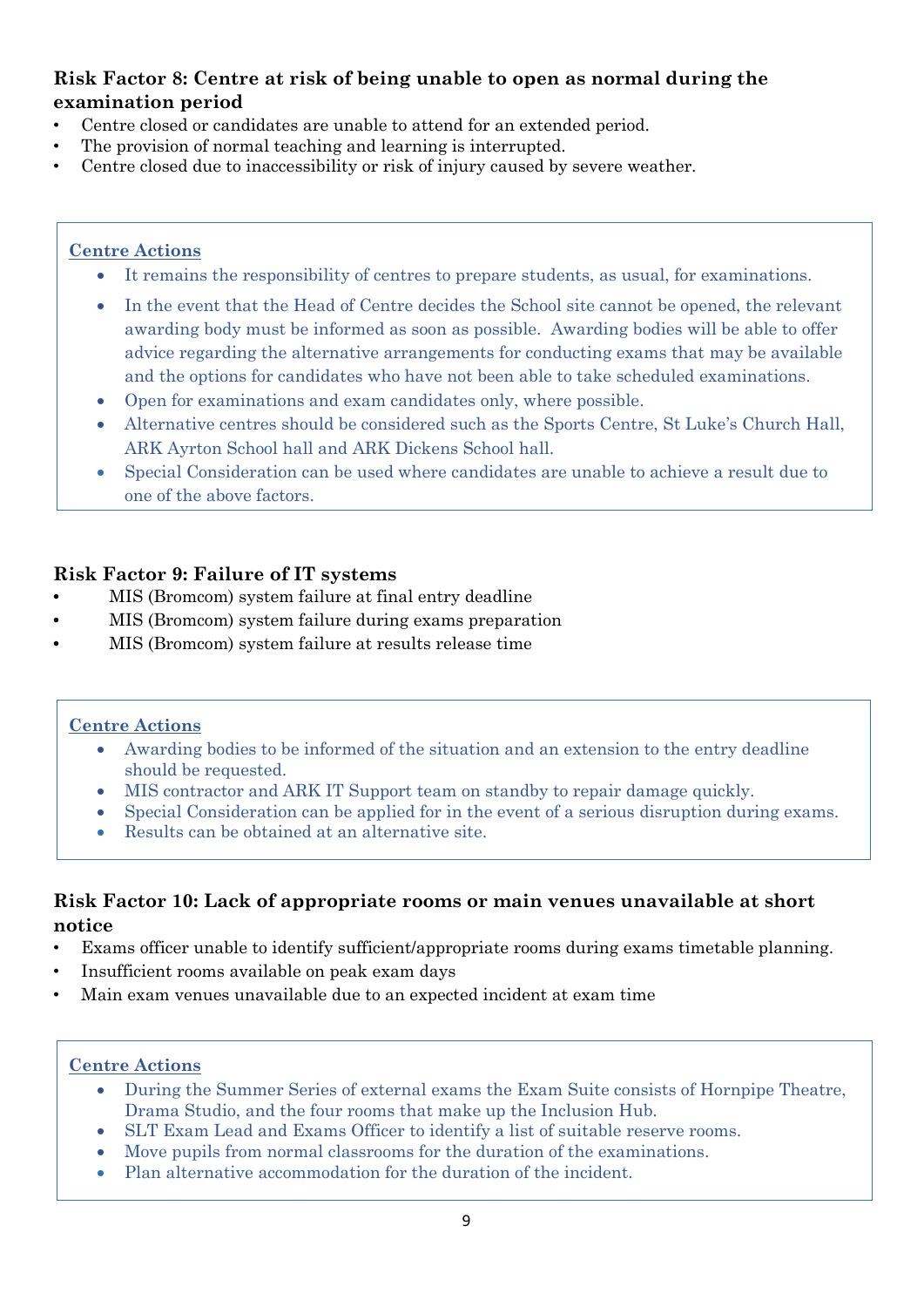## <span id="page-9-0"></span>**Risk Factor 11: Emergency evacuation of the exam room**

• Whole centre evacuation or Lockdown during exam time due to serious incident, resulting candidates being unable to return to exam rooms at any point during the exam session.

#### <span id="page-9-1"></span>**Centre Actions**

• Follow the Emergency Evacuation Procedure.

Should the exam not be able to be continued:

- Make a full report of the incident, including the time the exam was stopped and the reasons as to why; report this to the exam boards as soon as possible.
- Awarding bodies may calculate candidate grades using forecast grades.

#### <span id="page-9-2"></span>**Risk Factor 12: Disruption to the distribution of examination papers.**

• Disruption to the distribution of examination papers to centres in advance of examinations.

#### <span id="page-9-3"></span>**Centre Actions**

- Inform Exam Boards immediately upon awareness of disruption.
- Arrange for the papers to re-sent, if there is time.

If there is not enough time for the postal service:

- Arrange for Secure Download from Awarding Bodies.
- Exams Officer to download and print papers and ensure they are stored under the usual secure conditions.
- The Admin Photocopier Room is to be commandeered for the sole use of exams whilst printing secure papers. No non-exam staff will be allowed access whilst printing and collating papers.

#### <span id="page-9-4"></span>**Risk Factor 13: Disruption to transporting completed examination scripts**

• Delay in normal collection arrangements for completed examination scripts/assessment evidence

- <span id="page-9-5"></span>• Seek advice from Awarding Bodies and/or Parcelforce at earliest opportunity.
- Send with the next possible collection OR arrange alternative options that comply with the requirements detailed in the JCQ publication *ICE 2021/22* ASAP.
- Exams Officer to ensure secure storage of completed exam scripts until collection.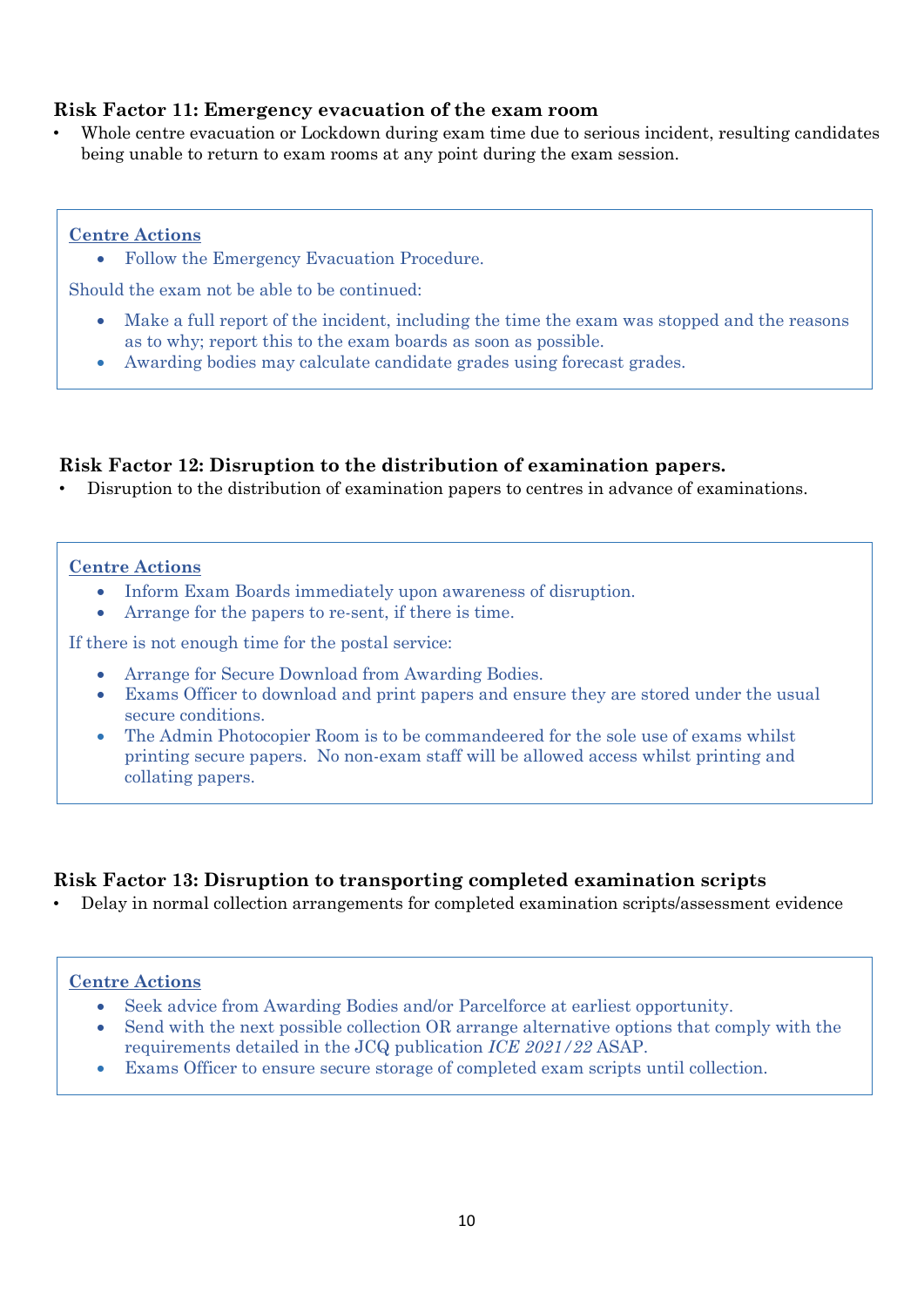## <span id="page-10-0"></span>**Risk Factor 14: Assessment evidence is not available to be marked**

- Large scale damage to or destruction of completed examination scripts/assessment evidence before it can be marked
- Completed examination scripts/assessment evidence does not reach awarding organisations

#### <span id="page-10-1"></span>**Centre Actions**

- Communicate with Examination Boards immediately.
- Head of Centre to inform candidates and parents involved.
- Awarding bodies may generate candidate marks for affected assessments based on other appropriate evidence of candidate achievement as defined by the awarding body.
- Exams Officer and SLT Exams Lead to investigate how the incident occurred and create a report as to how it may be prevented in the future.

## <span id="page-10-2"></span>**Risk Factor 15: Centre unable to distribute results as normal**

• Centre is unable to access or manage the distribution of results to candidates, or to facilitate post results

services.

- <span id="page-10-3"></span>• SLT Exam Lead and Exams Officer to make arrangements to access results at an alternative site (ARK Aryton or ARK Dickens in the first instance, If necessary ARK Central)
- SLT Exam Lead and Exams Officer to make arrangements to coordinate access to postresults services from an alternative site (as listed above).
- If required, contact all candidates to inform them to attend another location for results collection.
- If required, results to be emailed to candidate's school email account (results will not be sent to private email accounts). Contact all candidates and ensure they have the correct login details for their school email account. Ensure that Bromcom is up to date with candidate's school email accounts listed as priority 1.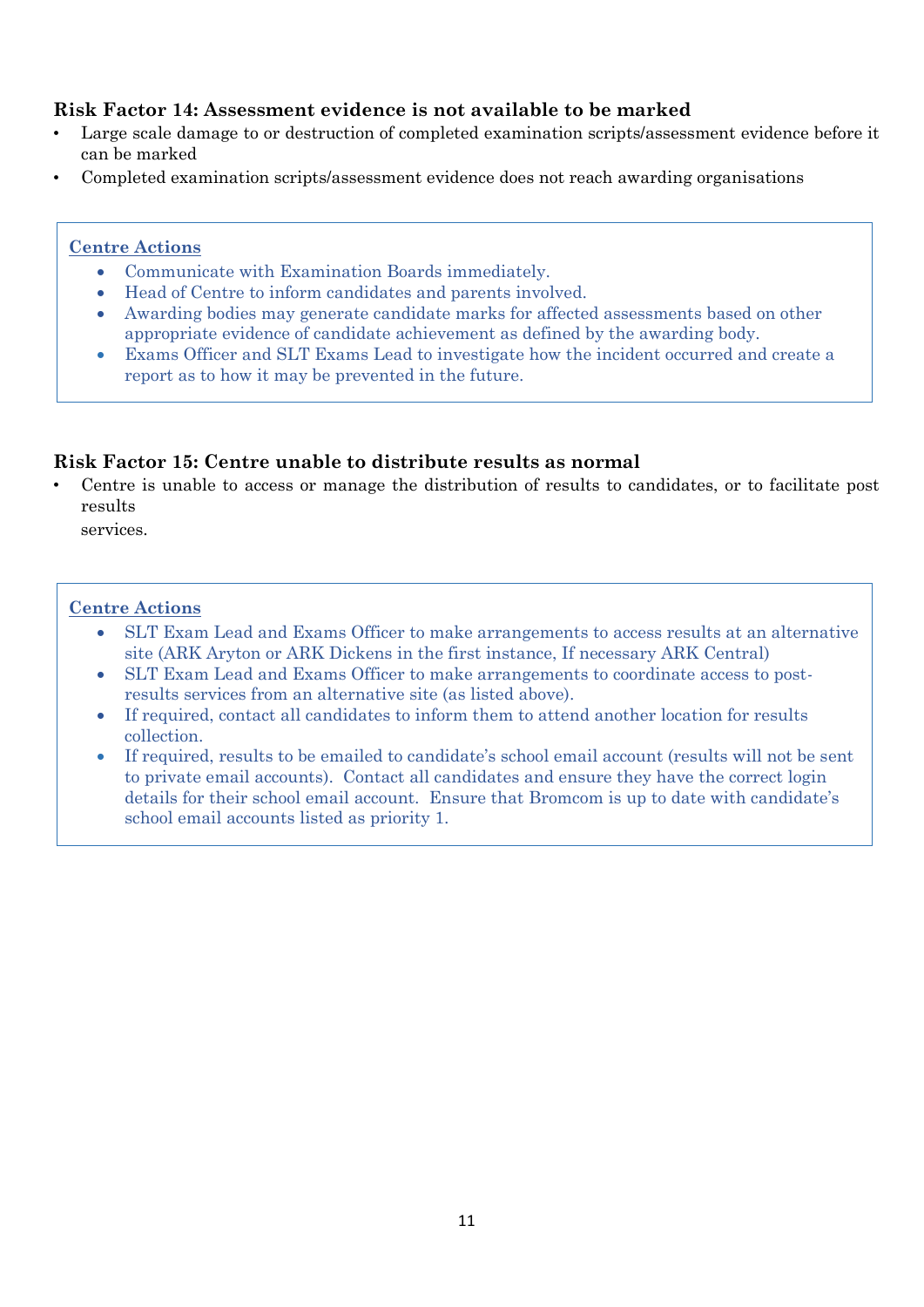## <span id="page-11-1"></span><span id="page-11-0"></span>**Further guidance to inform and implement contingency planning Ofqual**

#### **What schools and colleges and other centres should do if exams or other assessments are seriously disrupted**

#### **Contingency planning**

You should prepare for possible disruption to exams and other assessments and make sure staff are aware of these plans.

#### **Covid specific guidance**

When drafting contingency plans, you should consider the following guidance:

- actions for schools during the [coronavirus](https://www.gov.uk/government/publications/actions-for-schools-during-the-coronavirus-outbreak) outbreak from the Department for Education in England
- actions for FE colleges and providers during the [coronavirus](https://www.gov.uk/government/publications/coronavirus-covid-19-maintaining-further-education-provision) outbreak from the Department for Education in England
- [responsibility](https://www.gov.uk/government/publications/responsibility-for-autumn-gcse-as-and-a-level-exam-series) for exams from the Department for Education in England
- vocational, technical and other general [qualifications](https://www.gov.uk/government/collections/vocational-technical-and-other-general-qualifications-in-2022) in 2022 from Ofqual (regulator)
- GCSE, AS and A level [qualifications](https://www.gov.uk/government/collections/gcse-as-and-a-level-qualifications-in-2022) in 2022 from Ofqual (regulator)
- education and childcare: [coronavirus](https://gov.wales/education-coronavirus) from Welsh Government
- [Qualifications](https://www.qualificationswales.org/english/) Wales homepage from Qualifications Wales (regulator)
- coronavirus [\(COVID-19\):](https://www.education-ni.gov.uk/publications/coronavirus-covid-19-guidance-school-and-educational-settings-northern-ireland) guidance for school and educational settings in Northern Ireland from Department of Education in Northern Ireland
- coronavirus (COVID-19) [\(information](https://ccea.org.uk/regulation/coronavirus) from CCEA) information on vocational, technical and general qualifications from CCEA Regulation

#### **General contingency guidance**

- [emergency](https://www.gov.uk/guidance/emergencies-and-severe-weather-schools-and-early-years-settings) planning and response from the Department for Education in England
- school organisation: [local-authority-maintained](https://www.gov.uk/government/publications/school-organisation-maintained-schools) schools from the Department for Education in England
- [exceptional](https://www.education-ni.gov.uk/articles/exceptional-closure-days) closure days from the Department of Education in Northern Ireland
- checklist [exceptional](https://www.education-ni.gov.uk/publications/checklist-exceptional-closure-schools) closure of schools from the Department of Education in Northern Ireland
- school terms and school [closures](https://www.nidirect.gov.uk/articles/school-terms-and-school-closures) from NI Direct
- opening schools in [extremely](https://gov.wales/opening-schools-extremely-bad-weather-guidance-schools) bad weather guidance for schools from the Welsh Government
- bomb [threats](https://www.gov.uk/government/publications/crowded-places-guidance/bomb-threats) procedures for handling bomb threats from the National Counter Terrorism Security **Office**

#### **Disruption to assessments or exams**

In the absence of any instruction from the relevant awarding organisation, you should make sure that any exam or timetabled assessment takes place if it is possible to hold it. This may mean relocating to alternative premises. You should discuss alternative arrangements with your awarding organisation if:

- the exam or assessment cannot take place
- a student misses an exam or loses their assessment due to an emergency, or other event, outside of the student's control

See also the JCQ Joint Contingency Plan for the [Examination](https://www.jcq.org.uk/exams-office/other-documents/jcq-joint-contingency-plan/) System in England, Wales and Northern Ireland.

#### **Steps you should take**

#### **Exam planning**

Review contingency plans well in advance of each exam or assessment series. Consider how, if the contingency plan is invoked, you will comply with the awarding organisation's requirements.

#### **In the event of disruption**

- 1. Contact the relevant awarding organisation and follow its instructions.
- 2. Take advice, or follow instructions, from relevant local or national agencies in deciding whether your centre is able to open.
- 3. Identify whether the exam or timetabled assessment can be sat at an alternative venue, in agreement with the relevant awarding organisation, ensuring the secure transportation of questions papers or assessment materials to the alternative venue.
- 4. Where accommodation is limited, prioritise students whose progression will be severely delayed if they do not take their exam or timetabled assessment when planned.
- 5. In the event of an evacuation during an examination please refer to  $JCQ$ 's Centre [emergency](https://www.jcq.org.uk/exams-office/ice---instructions-for-conducting-examinations/centre-emergency-evacuation-procedure) [evacuation](https://www.jcq.org.uk/exams-office/ice---instructions-for-conducting-examinations/centre-emergency-evacuation-procedure) procedure.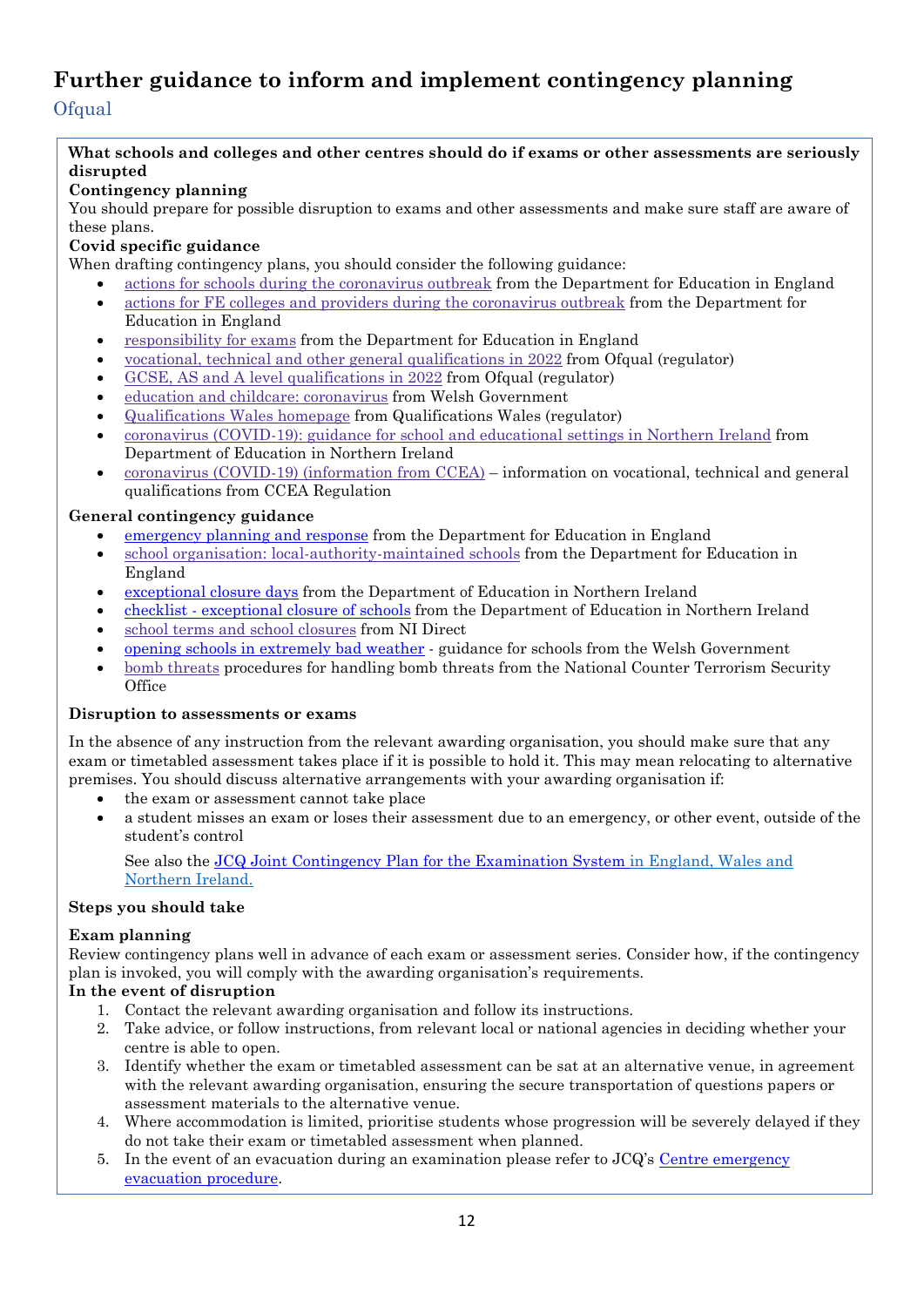- 6. Communicate with parents, carers and students any changes to the exam or assessment timetable or to the venue.
- 7. Communicate with any external assessors or relevant third parties regarding any changes to the exam or assessment timetable.

#### **After the exam**

- 1. Consider whether any students' ability to take the assessment or demonstrate their level of attainment has been materially affected and, if so, apply for special consideration.
- 2. Advise students, where appropriate, of the opportunities to take their exam or assessment at a later date.
- 3. Ensure that scripts are stored under secure conditions.
- 4. Return scripts to awarding organisations in line with their instructions. Never make alternative arrangements for the transportation of completed exam scripts, unless told to do so by the awarding organisation.

#### **Steps the awarding organisation should take**

#### **Exam planning**

- 1. Establish and maintain, and at all times comply with, an up-to-date, written contingency plan.
- 2. Ensure that the arrangements in place with centres and other third parties enable them to deliver and award qualifications in accordance with their conditions of recognition.

#### **In the event of disruption**

- 1. Take all reasonable steps to mitigate any adverse effect, in relation to their qualifications, arising from any disruption.
- 2. Provide effective guidance to any of their centres delivering qualifications.
- 3. Ensure that where an assessment must be completed under specified conditions, students complete the assessment under those conditions (other than where any reasonable adjustments or special considerations require alternative conditions).
- 4. Promptly notify the relevant regulators about any event which could have an adverse effect on students, standards or public confidence.
- 5. Coordinate its communications with the relevant regulators where the disruption has an impact on multiple centres or a wide range of learners.

#### **After the exam**

Consider any requests for special consideration for affected students. For example, those who may have lost their internally assessed work or whose performance in assessments or exams could have been affected by the disruption.

#### **If any students miss an exam or are disadvantaged by the disruption**

If some of the students have been adversely affected by the disruption, you should ask the awarding organisation about applying for special consideration.

Decisions about special consideration, when it is or is not appropriate, is for each awarding organisation to make. Their decisions might be different for different qualifications and for different subjects.

See also JCQ's guidance on special [considerations](https://www.jcq.org.uk/exams-office/access-arrangements-and-special-consideration/regulations-and-guidance)

#### **Wider communications**

The regulators, [Ofqual](https://www.gov.uk/ofqual) in England, [Qualifications](http://qualificationswales.org/) Wales in Wales and CCEA [Regulation](http://ccea.org.uk/) in Northern Ireland, will share timely and accurate information, as required, with awarding organisations, government departments and other stakeholders.

The [Department](https://www.gov.uk/government/organisations/department-for-education) for Education in England, the [Department](https://www.education-ni.gov.uk/) of Education in Northern Ireland and the [Welsh](http://gov.wales/topics/educationandskills/?lang=en) [Government](http://gov.wales/topics/educationandskills/?lang=en) will inform the relevant government ministers as soon as it becomes apparent that there will be significant local or national disruption; and ensure that they are kept updated until the matter is resolved. Awarding organisations will alert the [Universities](https://www.ucas.com/) and Colleges Admissions Service (UCAS) and the [Central](http://www.cao.ie/) [Applications](http://www.cao.ie/) Office (CAO) about any impact of the disruption on their deadlines and liaise regarding student progression to further and higher education.

Awarding organisations will alert relevant professional bodies or employer groups if the impact of disruption particularly affects them.

#### **Widespread national disruption to the taking of examinations or assessments**

The governments' view across England, Wales and Northern Ireland is education should continue in 2021 to 2022 with schools remaining open and that examinations and assessments will go ahead in both autumn 2021 and summer 2022.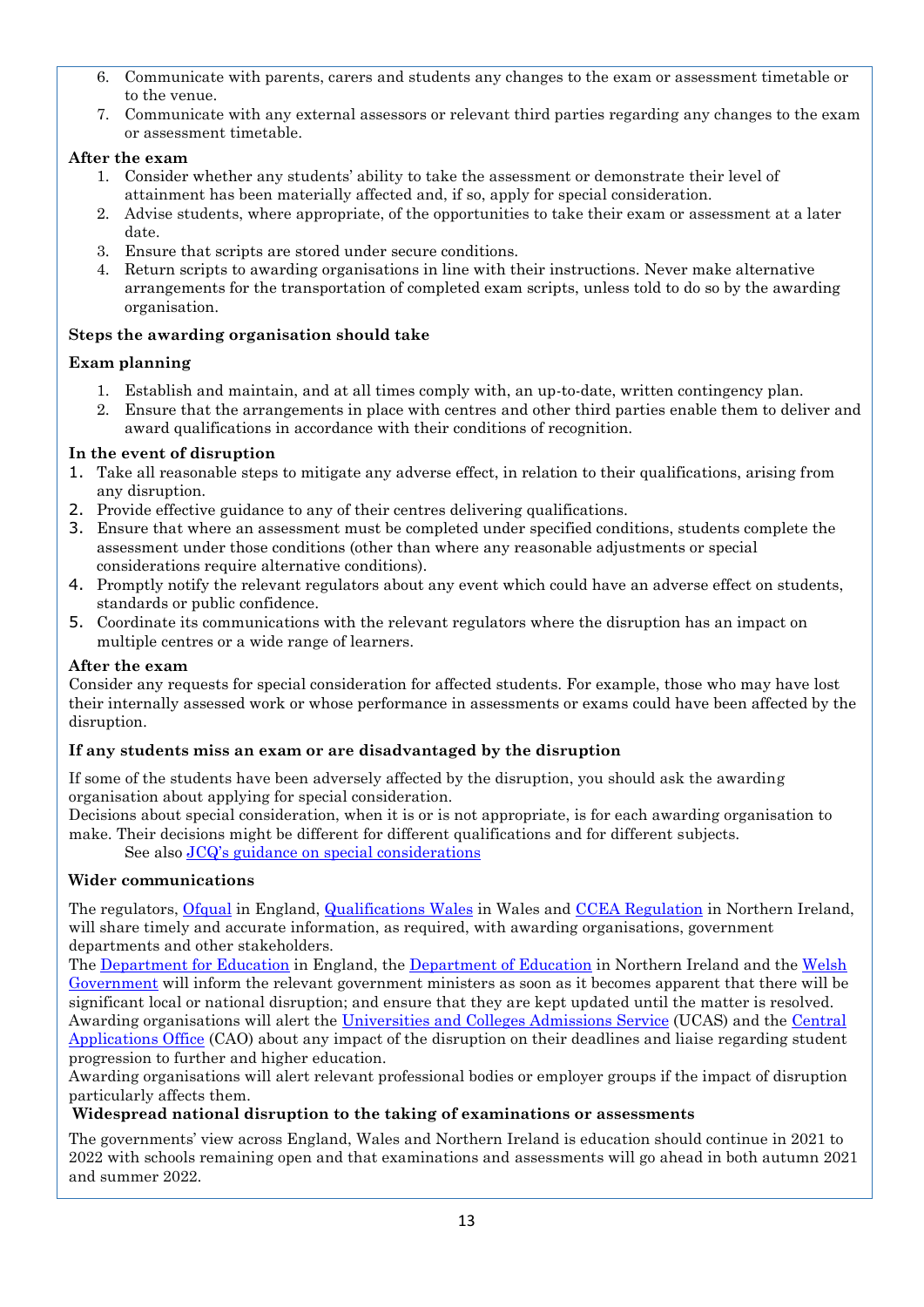As education is devolved, in the event of any widespread sustained national disruption to examinations or assessments, national government departments will communicate with regulators, awarding organisations and centres prior to a public announcement. Regulators will provide advice to government departments on implications for exam timetables.

We will update this page as necessary, with any further relevant links, should national disruption occur

(Ofqual guidance extract above taken directly from the Exam system contingency plan: England, Wales and Northern Ireland - **What schools and colleges and other centres should do if exams or other assessments are seriously disrupted** (updated 30 September 2021) [https://www.gov.uk/government/publications/exam-system-contingency-plan-england-wales-and](https://www.gov.uk/government/publications/exam-system-contingency-plan-england-wales-and-northern-ireland/what-schools-and-colleges-should-do-if-exams-or-other-assessments-are-seriously-disrupted)[northern-ireland/what-schools-and-colleges-should-do-if-exams-or-other-assessments-are-seriously-disrupted](https://www.gov.uk/government/publications/exam-system-contingency-plan-england-wales-and-northern-ireland/what-schools-and-colleges-should-do-if-exams-or-other-assessments-are-seriously-disrupted))

## <span id="page-13-0"></span>JCQ (Joint Council for Qualifications)

15.1 The qualification regulators, awarding bodies and government departments responsible for education have prepared and agreed information for schools and colleges in the event of examinations being seriously disrupted. This jointly agreed information will ensure consistency of response in the event of major disruption to the examinations system affecting significant numbers of candidates.

Further information may be found at: [https://www.gov.uk/government/publications/exam-system-contingency](https://www.gov.uk/government/publications/exam-system-contingency-plan-england-wales-and-northern-ireland/what-schools-and-colleges-should-do-if-exams-or-other-assessments-are-seriously-disrupted)[plan-england-wales-and-northern-ireland/what-schools-and-colleges-should-do-if-exams-or-other-assessments](https://www.gov.uk/government/publications/exam-system-contingency-plan-england-wales-and-northern-ireland/what-schools-and-colleges-should-do-if-exams-or-other-assessments-are-seriously-disrupted)[are-seriously-disrupted](https://www.gov.uk/government/publications/exam-system-contingency-plan-england-wales-and-northern-ireland/what-schools-and-colleges-should-do-if-exams-or-other-assessments-are-seriously-disrupted)

15.2 In addition, awarding bodies have their own well-established contingency plans in place to respond to disruptions. It is important that exams officers who are facing disruption liaise directly with the relevant awarding body/bodies.

15.3 Centres should prepare plans for any disruption to examinations as part of their general emergency planning. It is important to ensure that relevant centre staff are familiar with the plan. Consideration should be given as to how these arrangements will be communicated to candidates, parents and staff should disruption to examinations occur.

15.4 In the event that the head of centre decides the centre cannot be opened for scheduled examinations, the relevant awarding body must be informed as soon as possible. Awarding bodies will be able to offer advice regarding the alternative arrangements for conducting examinations that may be available and the options for candidates who have not been able to take scheduled examinations.

15.5 The awarding bodies will designate a 'contingency day' for examinations, summer 2022. This is consistent with the qualification regulators' document *Exam system contingency plan: England, Wales and Northern Ireland*: [https://www.gov.uk/government/publications/exam-system-contingency-plan-england-wales-and](https://www.gov.uk/government/publications/exam-system-contingency-plan-england-wales-and-northern-ireland)[northern-ireland](https://www.gov.uk/government/publications/exam-system-contingency-plan-england-wales-and-northern-ireland)

The designation of a 'contingency day' within the common examination timetable is in the event of national or significant local disruption to examinations. It is part of the awarding bodies' standard contingency planning for examinations.

In the event of national disruption to a day of examinations in summer 2022, the awarding bodies will liaise with the qualification regulators and government departments to agree the most appropriate option for managing the impact. As a last resort the affected examinations will be rescheduled. Although every effort would be taken to keep the impact to a minimum, it is possible that there could be more than one timetable date affected following the disruption, up to and including the contingency day. Centres will be alerted if it is agreed to reschedule the examinations and the affected candidates will be expected to make themselves available in such circumstances. The decision regarding the rescheduling of examinations will always rest with the awarding body. The centre must conduct the examination on the scheduled date unless instructed to do otherwise by the awarding body.

Where candidates choose not to be available for the rescheduled examination(s) for reasons other than those traditionally covered by special consideration, they will not be eligible for enhanced grading arrangements. Centres must therefore ensure candidates and parents are aware of this contingency arrangement so that they may take it into account when making their plans for the summer. However, the awarding bodies will not insist upon candidates being available throughout the entire timetable period as a matter of course.

<sup>(</sup>JCQ guidance above taken directly from **Instructions for Conducting Examination**s 2021-2022 [http://www.jcq.org.uk/exams](http://www.jcq.org.uk/exams-office/ice---instructions-for-conducting-examinations)[office/ice---instructions-for-conducting-examinations,](http://www.jcq.org.uk/exams-office/ice---instructions-for-conducting-examinations) section 15, Contingency planning)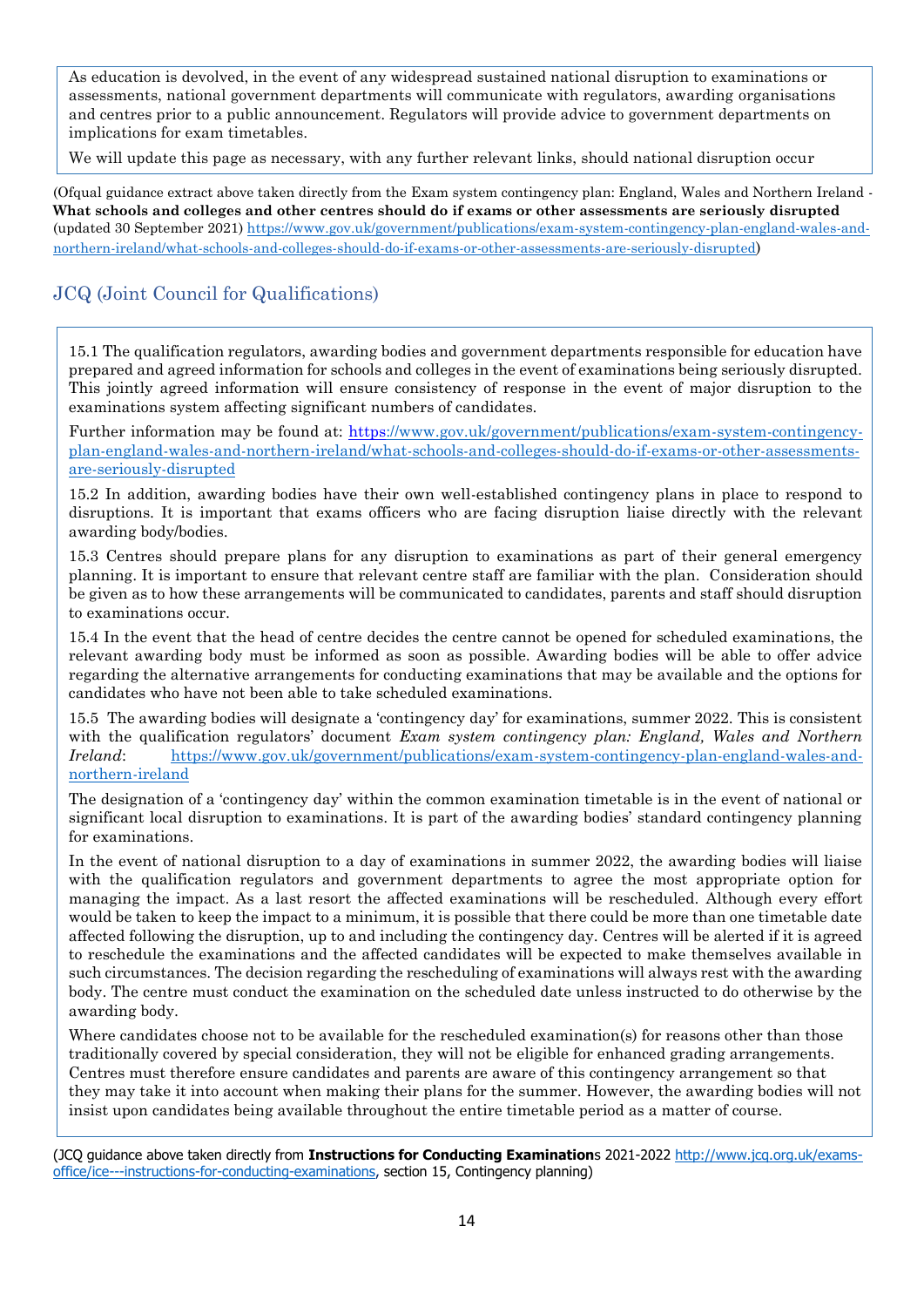This Notice is based on guidance provided within the JCQ Joint Contingency Plan, which is available from the JCQ website: **[www.jcq.org.uk/exams-office/other-documents/jcq-joint-contingency-plan](https://www.jcq.org.uk/exams-office/other-documents/jcq-joint-contingency-plan)**

In the event of widespread disruption to the examination system, all centres **must** have contingency plans in place. There are three main categories of disruption, which are outlined below.

#### **Candidates at risk of being unable to take examinations – centres remain open**

Centres' contingency plans should focus on options that enable candidates to take their examinations. As part of these preparations, centres should take into account the guidance provided in the JCQ publication Instructions for conducting examinations: http://www.jcq.org.uk/exams-office/ice---instructions-for- conducting-examinations

- consider moving the starting times of the examination for all candidates (see **section 6.2** of the JCQ publication Instructions for conducting examinations)
- being aware of the rules for very late arrivals (see **section 21** of the JCQ publication Instructions for conducting examinations).

Wherever possible, it is always in the best interest for candidates to sit the examination. However, if candidates who are unable to sit the examination meet the criteria, special consideration through absence for acceptable reasons is an option (see **Chapter 4** of the JCQ publication A guide to the special consideration process: https://www.jcq.org.uk/exams-office/access-arrangements-and-special- consideration/regulations-and-guidance

Please do not hesitate to call the relevant awarding body if you require additional support or guidance in the event of disruption to examinations.

#### **Centres at risk of being unable to open as normal during the examination** period

As above, centres' contingency plans must focus on enabling candidates to take their examinations if the centre is at risk of being unable to open as normal.

The responsibility for deciding whether it is safe for a centre to open lies with the head of centre who is responsible for taking advice or following instructions from relevant local or national agencies.

Information on what centres should do if examinations or other assessments are seriously disrupted can be found in the three country regulators' exam system contingency plan:

**[www.gov.uk/government/publications/exam-system-contingency-plan-england-wales-and-northern](https://www.gov.uk/government/publications/exam-system-contingency-plan-england-wales-and-northern-ireland/what-schools-and-colleges-should-do-if-exams-or-other-assessments-are-seriously-disrupted)  [ireland/what-schools-and-colleges-should-do-if-exams-or-other-assessments-are-seriously-disrupted](https://www.gov.uk/government/publications/exam-system-contingency-plan-england-wales-and-northern-ireland/what-schools-and-colleges-should-do-if-exams-or-other-assessments-are-seriously-disrupted)**

Special consideration through absence for acceptable reasons is also available as an option if all other avenues have been exhausted and candidates meet the relevant criteria.

Please do not hesitate to call the relevant awarding body if you require additional support or guidance in the event of disruption to your examinations.

#### **Disruption to transporting completed examination scripts**

If there is a delay in normal collection arrangements for completed examination scripts:

- where examinations are part of the national 'yellow label' service or where awarding bodies arrange collections, centres should **contact the relevant awarding bodies** for advice and instructions.
- for examinations where centres make their own collection arrangements, they should **investigate alternative options** that comply with the JCQ publication Instructions for conducting examinations
- completed scripts **must** be stored securely until they are collected.

#### **Summary of centre and awarding body responsibilities**

Examination centres are responsible for:

- preparing plans for any disruption to examinations as part of centres' general emergency planning deciding whether the centre can open for examinations as scheduled and informing relevant awarding bodies if the centre is unable to open
- exploring the opportunities for alternative arrangements if the centre cannot open for examinations and agreeing such arrangements with the awarding bodies
- judging whether candidates meet the requirements for special consideration because of any disruption and submitting these requests to the relevant awarding bodies
- assessing their circumstances and liaising with awarding bodies in the event of disruption to the transportation of papers.

Awarding bodies are responsible for: